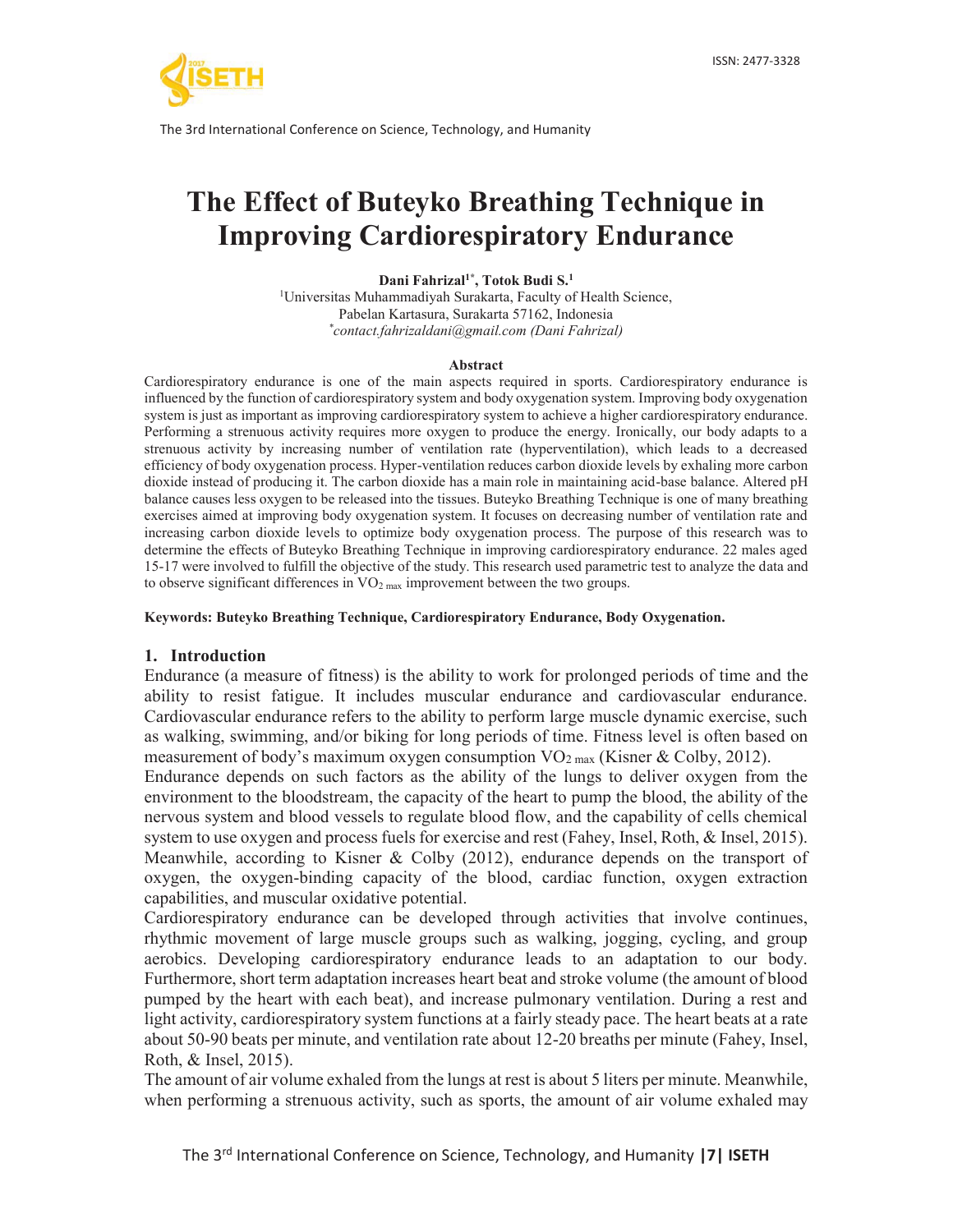

increase up to 100 liters per minute (Anggriawan, 2015). Hyperventilation is defined as breathing more than metabolic requirements of the body and can be further defined as an increase in the alveolar ventilation more than the level required to maintain the blood gas homeostasis, resulting in a fall in carbon dioxide partial pressure and the development in respiratory alkalosis (Robson, 2017).

Buteyko Breathing Technique is a series of simple breathing exercises based on a principle that is mechanically different from any other breathing exercises. It is generally aimed at improving diaphragmatic breathing and focused on decreasing the amount of ventilation rate. Proper ventilation rate by decreasing the amount of ventilation rate leads to the rise of carbon dioxide levels thus optimizing body oxygenation process (Agustiningsih, Kafi, & Junaidi, 2007).

Furthermore, this technique is distinctive in which people are asked to breathe less rather than more and not to breathe or hold the breath is considered as important as breathing. Generally, the Buteyko method has two major techniques, namely reduced breathing and breath holding. Reduced breathing is a technique to reduce the amount of air entering the lungs. Meanwhile, breath holding is a technique to hold the breath aimed at increasing carbon dioxide levels in the lungs (Courtney, 2008).

Rakhimov (2013) stated that control pause and diaphragmatic breathing retraining are required to mastering Buteyko Breathing Technique. Control pause is a part of breath holding technique that can be used to determine which kind of activity that can be combined with Buteyko method. While, diaphragmatic breathing retraining is required to regulate the efficiency of oxygen delivery and (partial) carbon dioxide elimination.

# **2. Methods**

This research was using Quasi Experimental with pre test – post test control group design. The study was conducted in Indonesia for four weeks of training program. The population of the subjects was 49 high school basketball players in Central Java and West Kalimantan. As many as 22 subjects were selected by using purposive sampling method based on several criteria. They must be male aged 15-17 years, non-obesity, have no record of cardiovascular disorder, migraines, and panic attack, health (not injured), and have daily or weekly training routine besides the basketball training routine. The subjects would be eliminated from this study if he could not attend one of the training program sessions.

The subjects were divided into two groups, including 11 students as the experimental group and 11 students as the control group. The groups were given different training program in which the experimental group was given the training program combined with Buteyko Breathing Technique and the control was given the training program only. The training program used to improve cardiorespiratory endurance in this study was a circuit-interval training "the Triangle Run". Triangle run is a combination of walking, jogging, and sprint in a triangle shaped track with the size of 20 m x 12 m x 8 m on each side. The training program was conducted twice a week and the training intensity was gradually increased in every week as shown in table 2.1.

| Table 2.1 Triangle Run Intensity     |  |  |  |  |  |
|--------------------------------------|--|--|--|--|--|
| Week 3<br>Week 2<br>Week 4<br>Week 1 |  |  |  |  |  |
| Set                                  |  |  |  |  |  |
| Laps                                 |  |  |  |  |  |

There was two minutes rest periods between two sets. One minute of the rest period was used to measure the subject's heart rate and the subjects should reach the target 75% of maximal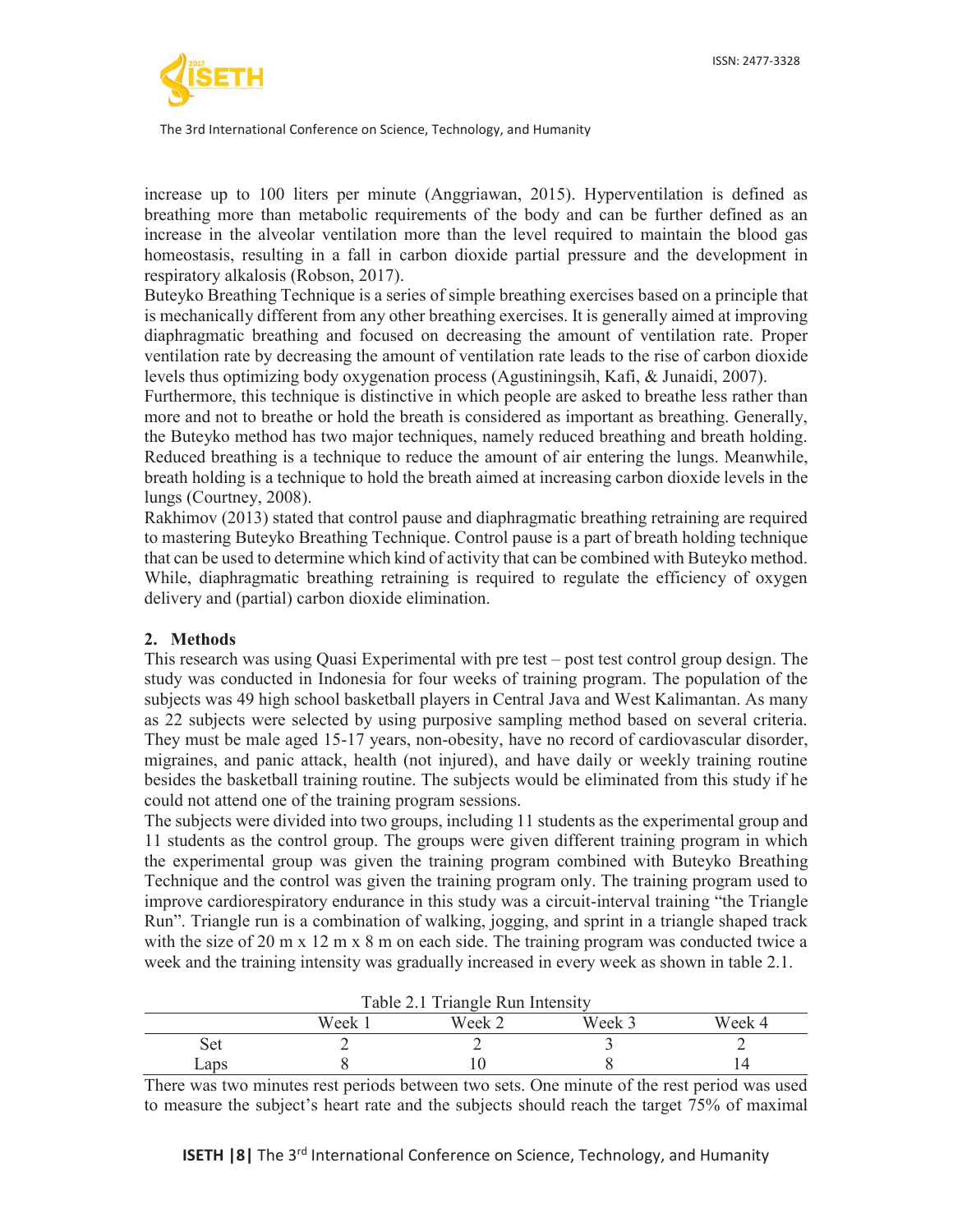

heart rate during the training program. Subjects were required to increase the speed on sprint track if the heart rate was below the target, and on the contrary, to decrease the speed on sprint track if the heart rate was above the target.

The techniques of Buteyko method applied in the training program were reduced breathing, breath holding, and diaphragmatic breathing retraining. The subjects learned to breathe less by extending the duration of exhalation instead of the duration of inhalation. The subjects were also taught to perform nasal breathing only during the training program. Breath holding technique was applied on the sprint track in which the subjects should hold their breath while running along the sprint track. The subjects were using a belt placed on the lower rib cage (in the middle of trunk) during the training program to restrict chest breathing as shown in figure 2.1.



Figure 2.1 Belt placement.

This study was aimed to compare the improvement of cardiorespiratory endurance between the two groups. The measurement was the 20 meter Multistage Fitness Test to determine the  $\rm VO_2$ max score before and after the given training program. The test was conducted once before the training program and once after the training program was completed. Statistical analysis on this study used Shapiro-Wilk test to determine the distribution of the data, Wilcoxon signed-rank test to determine the difference of VO<sub>2 max</sub> before and after the training program, and Mann-Whitney U test to compare the  $VO<sub>2 max</sub>$  significant difference between two independent groups. The dependent variable of this study was cardiorespiratory endurance improvement and the independent variable of this study was the Buteyko Breathing Technique. However, the hypothesis of this research was the training program combined with Buteyko Breathing Technique would achieve a higher  $VO<sub>2 max</sub>$  improvement than the implementation of single training program.

#### **3. Results**

After four weeks of the study, we obtained  $VO<sub>2 max</sub>$  improvement as shown in table 3.1 and table 3.2.

The 3rd International Conference on Science, Technology, and Humanity **|9| ISETH**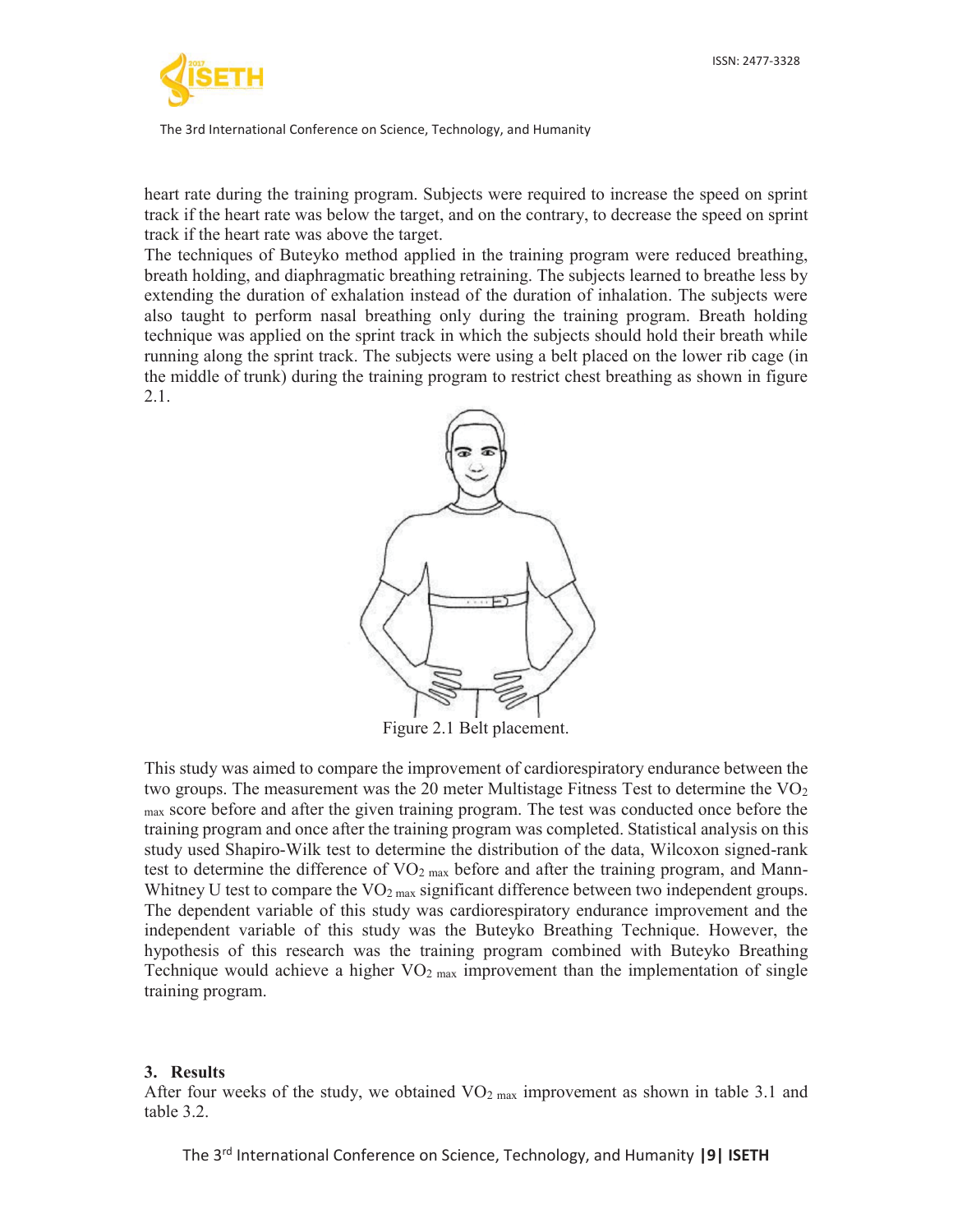|         |                  |                     | rable 5.1 Experimental group |                     |             |
|---------|------------------|---------------------|------------------------------|---------------------|-------------|
| Subject | Pre Test         |                     | Post Test                    |                     |             |
| No.     | <b>MFT</b>       | VO <sub>2 max</sub> | <b>MFT</b>                   | VO <sub>2 max</sub> | Improvement |
|         | (Level-Shuttles) | (m1/Kg/min)         | (Level-Shuttles)             | (ml/Kg/min)         |             |
| 1.      | $11 - 1$         | 53.82               | $13 - 1$                     | 60.94               | 13.23%      |
| 2.      | $8 - 4$          | 44.38               | $9-10$                       | 49.64               | 11.85%      |
| 3.      | $11 - 2$         | 54.11               | $12-6$                       | 58.71               | 8.49%       |
| 4.      | $8 - 10$         | 46.26               | $10-7$                       | 52.04               | 12.50%      |
| 5.      | $8 - 4$          | 44.38               | $10-8$                       | 52.34               | 17.93%      |
| 6.      | $5 - 2$          | 33.60               | $6 - 4$                      | 37.61               | 11.93%      |
| 7.      | $8 - 5$          | 44.70               | $9 - 2$                      | 47.19               | 5.58%       |
| 8.      | $7-9$            | 42.48               | $11 - 8$                     | 55.85               | 31.49%      |
| 9.      | $7 - 8$          | 42.16               | $9 - 2$                      | 47.19               | 11.94%      |
| 10.     | $8 - 4$          | 44.38               | $9 - 3$                      | 47.50               | $7.02\%$    |
| 11.     | $7-9$            | 42.48               | $9 - 4$                      | 47.81               | 12.54%      |
| Mean    |                  | 44.80               |                              | 50.62               | 13.14%      |
| Max     |                  | 54.11               |                              | 60.94               | 31.49%      |
| Min     |                  | 33.60               |                              | 37.61               | 5.58%       |

Table 3.1 Experimental group

# Table 3.2 Control group

|                | Pre Test         |                     | Post Test        |                     |             |
|----------------|------------------|---------------------|------------------|---------------------|-------------|
| Subject<br>No. | <b>MFT</b>       | VO <sub>2</sub> max | <b>MFT</b>       | VO <sub>2</sub> max | Improvement |
|                | (Level-Shuttles) | (m1/Kg/min)         | (Level-Shuttles) | (ml/Kg/min)         |             |
| 1.             | $10-5$           | 51.45               | $11-3$           | 54.40               | 5.75%       |
| 2.             | $10 - 11$        | 51.75               | $12 - 1$         | 59.27               | 7.79%       |
| 3.             | $11-5$           | 54.99               | $12 - 8$         | 57.29               | 10.71%      |
| 4.             | $11 - 7$         | 55.57               | $13 - 8$         | 62.85               | 13.11%      |
| 5.             | $7 - 5$          | 41.20               | $8-6$            | 45.01               | 9.26%       |
| 6.             | $9-1$            | 46.88               | $9 - 11$         | 49.94               | $6.53\%$    |
| 7.             | $10-5$           | 51.45               | $11 - 7$         | 55.57               | 8.01%       |
| 8.             | $8-9$            | 45.95               | $9 - 4$          | 47.81               | 4.04%       |
| 9.             | $7 - 4$          | 40.87               | $7-6$            | 41.52               | 1.58%       |
| 10.            | $11-4$           | 54.69               | $12 - 7$         | 58.99               | 7.85%       |
| 11.            | $11-4$           | 54.69               | $11 - 12$        | 57.00               | 4.22%       |
| Mean           |                  | 49.95               |                  | 53.60               | 7.17%       |
| Max            |                  | 55.57               |                  | 62.85               | 13.11%      |
| Min            |                  | 40.87               |                  | 41.52               | 1.58%       |

Table 3.1 and 3.2 show that the  $VO<sub>2 max</sub>$  improvement in the experimental group was higher (13.14%) than the control group (7.17%). The highest  $VO<sub>2 max</sub>$  improvement (31.49%) was achieved by the experimental group.

| $\mathbf{r}$<br>`est<br>.<br>11K<br>$\sim$ $\sim$<br>$\mathbf{M}$<br>rabie<br>. |           |  |    |  |  |
|---------------------------------------------------------------------------------|-----------|--|----|--|--|
|                                                                                 | $\ddotsc$ |  | uг |  |  |

**ISETH |10|** The 3<sup>rd</sup> International Conference on Science, Technology, and Humanity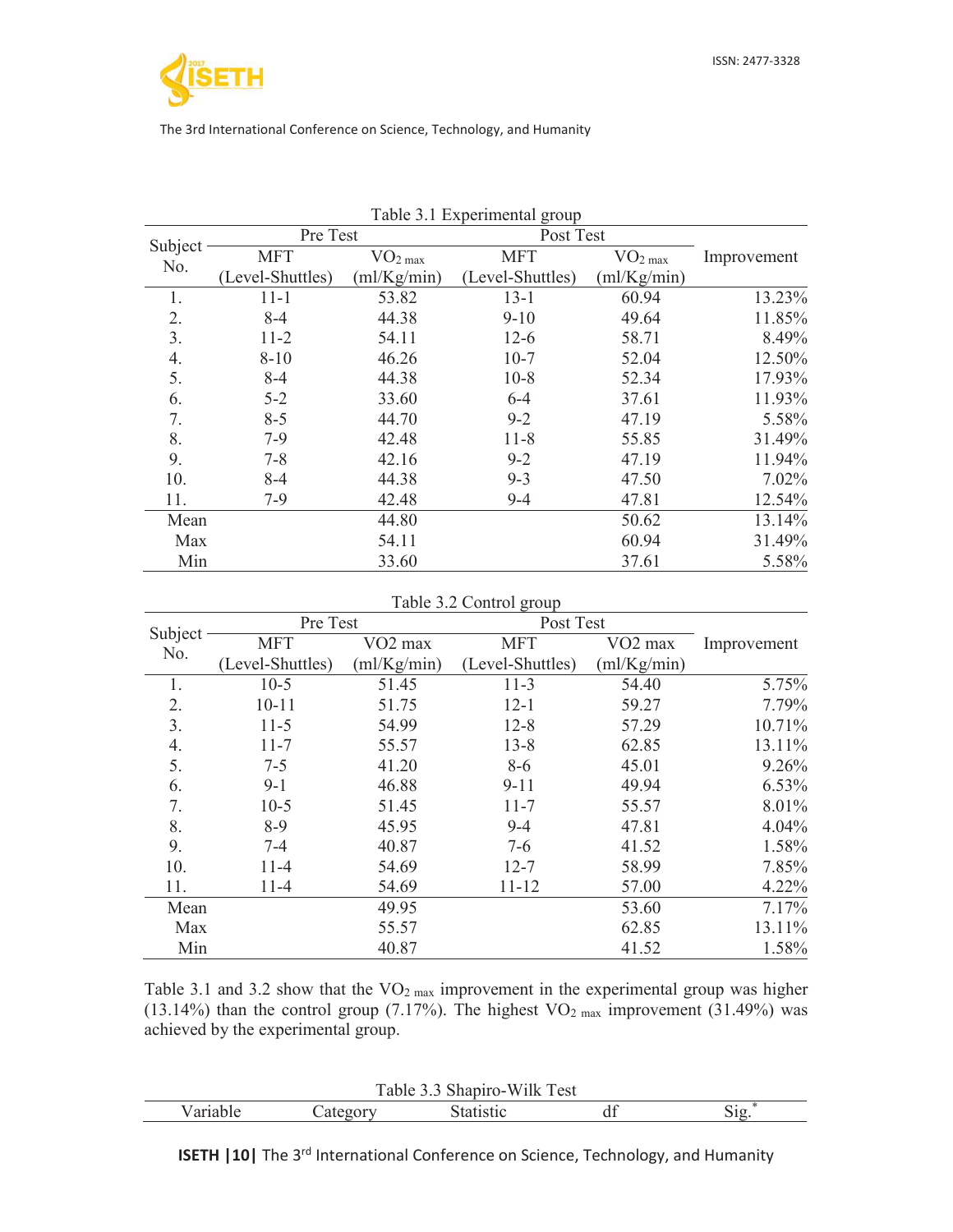

|                       | Good      | 0.332 | − | 0.032 |
|-----------------------|-----------|-------|---|-------|
| $\rm{VO_{2~max}}$     | Excellent | 0.231 | ت | 0.258 |
|                       | Superior  | 0.219 | ᠆ | 0.557 |
| $N$ ormal at $> 0.05$ |           |       |   |       |

\*Normal at  $\geq$  0.05.

Table 3.3 shows the normality test using Shapiro-Wilk test. The  $p$  value of  $\rm VO_{2 \, max}$  on good category was  $0.032$  while the *p* value of  $VO<sub>2 max</sub>$  on excellent and superior category was  $0.258$ and 0.557, respectively. Because one of the *p* value of  $VO<sub>2 max</sub>$  category was < 0.05, the data distribution was abnormal.

| Taoic J. T WHOOAOH TOSE ON EADONINGHIAI OPOUD |  |        |       |                |  |
|-----------------------------------------------|--|--------|-------|----------------|--|
| $VO_{2 \max}$                                 |  | Mean   |       | <i>v</i> value |  |
| Pre Test                                      |  | 44.795 | 5.602 |                |  |
| Post Test                                     |  | 50.620 | 6.447 | 0.003          |  |
| $^*$ Significant at $< 0.05$                  |  |        |       |                |  |

Table 3.4 Wilcoxon Test on Experimental Group

Significant at  $\leq 0.05$ .

Table 3.4 shows the  $VO<sub>2 max</sub>$  average score between pre and post test in the experimental group. The pre test (44.795) mean score in the experimental group was lower than the post test (50.620) mean score, which means the subjects have a  $VO<sub>2 max</sub>$  improvement after given the training program. Furthermore, Wilcoxon test with 0.05 margin of error revealed that there is a significant difference  $(p=0.003)$  on VO<sub>2 max</sub> average score before and after given the training program in the experimental group.

Table 3.5 Wilcoxon Test on Control Group

| $U_2$ <sub>max</sub>                | Mean   |       | $\n  v$ value |
|-------------------------------------|--------|-------|---------------|
| Pre Test                            | 49.953 | 5.423 | 0.003         |
| Post Test                           | 53.604 | 6.656 |               |
| $\frac{1}{2}$ Significant at < 0.05 |        |       |               |

Significant at  $\leq 0.05$ .

Table 3.5 shows the  $VO<sub>2 max</sub>$  average score between pre and post test in the control group. The pre test (49.953) mean score in the control groups was lower than the post test (53.604) mean score, which means the subjects have a  $VO<sub>2</sub>$  max improvement after practicing the training program. Using Wilcoxon test with 0.05 margin of error, it was revealed that there is a significant difference  $(p=0.003)$  on VO<sub>2 max</sub> average score before and after given the training program in the control group.

| Table 3.6 Mann-Whitney Test                |  |       |                |  |
|--------------------------------------------|--|-------|----------------|--|
| $\rm{VO_{2\,max}}$                         |  | Mean  | <i>p</i> value |  |
| Experimental<br>Control                    |  | 4.738 | 0.039          |  |
| $\sqrt[3]{\text{Ciam}}$ from $\text{Cov}}$ |  |       |                |  |

Significant at  $\leq 0.05$ .

Table 3.6 shows the  $VO<sub>2 max</sub>$  differences between both experimental and control groups. The mean score of  $\rm VO_{2\,max}$  differences between both groups was 4.738. Using Mann-Whitney Test with 0.05 margin of error, it was revealed that there is a significant difference  $(p=0.039)$  on VO2 max average score between both experimental and control group before and after given the training program.

The 3rd International Conference on Science, Technology, and Humanity **|11| ISETH**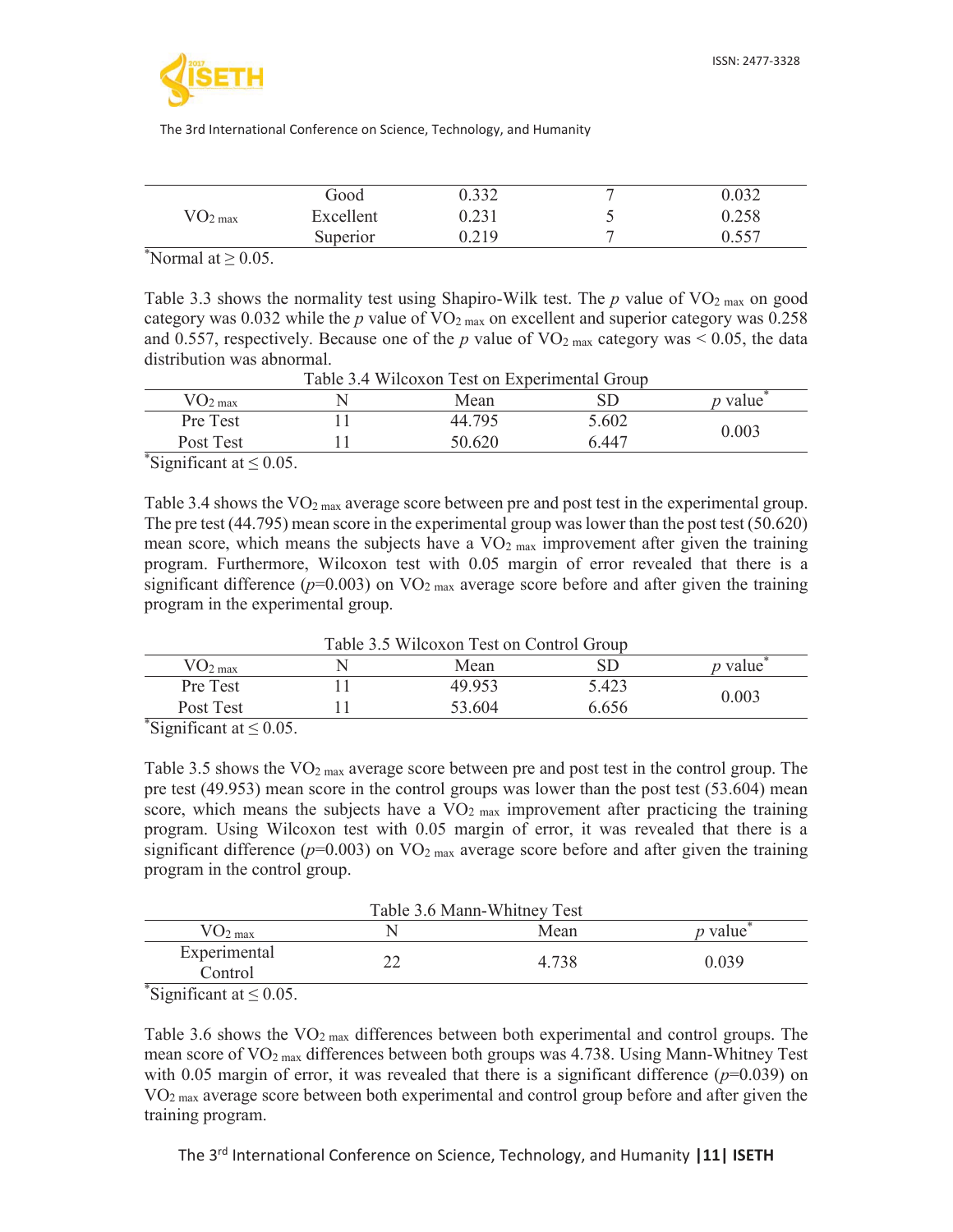

## **4. Discussion**

The aim of this study was to determine the effects of Buteyko Breathing Technique in improving cardiorespiratory endurance. Statistical analysis using Wilcoxon signed-rank test shows that both groups were having an improvement in  $VO<sub>2 max</sub>$  score after given the training program. However, the experimental group shows a higher  $VO<sub>2 max</sub>$  improvement (13.14%) than the control group (7.17%). Statistical analysis using Mann-Whitney U test shows that there was a significant difference in VO<sub>2 max</sub> improvement between both experimental and control group, which means that the combination of training program and Buteyko Breathing Technique was more effective in improving cardiorespiratory endurance.

Buteyko Breathing Technique is aimed to reduce pulmonary ventilation which will increase the carbon dioxide levels in human body. The increase of carbon dioxide levels is leading to an increase in the oxygen partial pressure that forces the oxygen to be released from the hemoglobin (the Bohr Effect). In other words, it will increase the oxygen delivery into the tissues and cells (Guyton & Hall, 2007).

Increased oxygen in the blood tends to emit the carbon dioxide from the blood (the Haldane effect). When entering the lungs, the partial pressure of carbon dioxide decreases while the partial pressure of oxygen increases. Hence, the Haldane effect duplicates the number of carbon dioxide released from the blood into the lungs and increases the carbon dioxide uptakes from the tissues (Guyton & Hall, 2007).

Practicing reduced breathing and breath holding during intensive types of exercise (such as jogging) greatly amplifies the effects of physical exercise. However, intensive physical activity offers some additional positive conditions, such as higher heart rates, perspiration and muscular work. These conditions facilitate the adaptation of human body to a higher carbon dioxide levels. As a result of repetitive breath holds with reduced breathing, the carbon dioxide levels remain high all the time (Rakhimov, 2013).

It is known that increased carbon dioxide levels affect many systems of the body. Increased level of carbon dioxide reduces the blood pH, leads to improvement of the synthesis of proteins, peptides, nucleic acids, lipid and carbohydrates, and increases the formation of ATP. Increased carbon dioxide level reduces the blood pH. It affects the oxygen-hemoglobin dissociation curve shifting to the right and thus reducing the affinity of hemoglobin for oxygen, thereby causing more oxygen to be released into the tissues (Bruton & Lewith, 2005).

Buteyko Breathing Technique also includes advice and training on the benefits of nasal breathing over oral breathing. The nose does not only warm, filter and humidify the inspired air, but also produce nitric oxide – a potent bronchodilator (Bruton & Lewith, 2005). One possible biochemical mechanism of Buteyko method may be through its influence on nitric oxide. Nitric oxide is involved in a large number of physiological responses including bronchodilation, vasodilatation, tissue permeability, immune response, oxygen transport, neurotransmission, insulin response, memory, mood, and learning (Courtney, 2008).

Buteyko Breathing Technique is an exercise to breathe through diaphragmatic breathing instead of chest breathing. The upper (7%) part of the lungs delivers 4 ml oxygen per minute, while the lower (13%) part of the lungs delivers 60 ml oxygen per minute. Therefore, the lower part of the lungs is about seven times more productive in oxygen transport. It provides hemoglobin in arterial blood with up to 98-99% oxygen saturation (Rakhimov, 2013).

During a long breath holding, one can see oxygen saturation dropping and then often reaching maximum saturation of 100% when the first breath is taken. One effect of long breath holding is that it enables the body to reverse carbon dioxide gas exchange so that the body reabsorbs